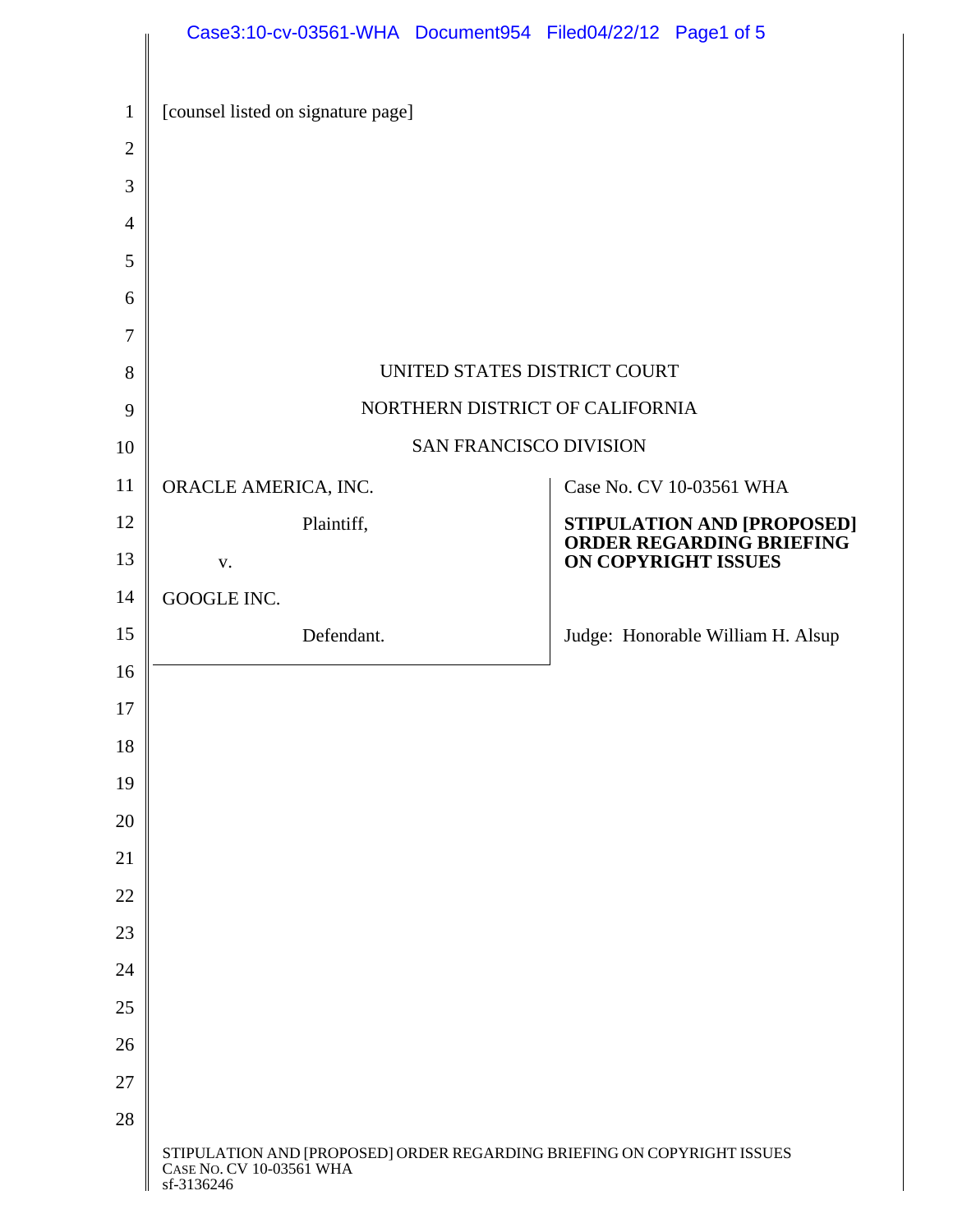|                | Case3:10-cv-03561-WHA Document954 Filed04/22/12 Page2 of 5                                                                       |  |  |  |  |
|----------------|----------------------------------------------------------------------------------------------------------------------------------|--|--|--|--|
| $\mathbf{1}$   | <b>STIPULATION</b>                                                                                                               |  |  |  |  |
| $\overline{2}$ | WHEREAS, the Court has directed the parties to submit two 10-page briefs regarding                                               |  |  |  |  |
| 3              | copyright issues (see RT at 882-92, 917-22; ECF 948; ECF 953); and                                                               |  |  |  |  |
| $\overline{4}$ | WHEREAS, the parties agree that a single 20-page brief covering all issues would be                                              |  |  |  |  |
| 5              | more efficient;                                                                                                                  |  |  |  |  |
| 6              | NOW THEREFORE THE PARTIES HEREBY STIPULATE AND AGREE as follows:                                                                 |  |  |  |  |
| 7              | The parties shall each submit a single brief of up to 20 pages responding to the Court's                                         |  |  |  |  |
| 8              | questions on copyright issues (see RT at 882-92, 917-22, ECF 948; ECF 953).                                                      |  |  |  |  |
| 9              |                                                                                                                                  |  |  |  |  |
| 10             | <b>ORDER</b>                                                                                                                     |  |  |  |  |
| 11             | The foregoing stipulation is approved, and IT IS SO ORDERED.                                                                     |  |  |  |  |
| 12             |                                                                                                                                  |  |  |  |  |
| 13             |                                                                                                                                  |  |  |  |  |
| 14             | Date: $\frac{1}{\sqrt{1-\frac{1}{2}} \cdot \frac{1}{2}}$<br>Honorable William Alsup<br>Judge of the United States District Court |  |  |  |  |
| 15             |                                                                                                                                  |  |  |  |  |
| 16             |                                                                                                                                  |  |  |  |  |
| 17             |                                                                                                                                  |  |  |  |  |
| 18             |                                                                                                                                  |  |  |  |  |
| 19             |                                                                                                                                  |  |  |  |  |
| 20             |                                                                                                                                  |  |  |  |  |
| 21             |                                                                                                                                  |  |  |  |  |
| 22             |                                                                                                                                  |  |  |  |  |
| 23<br>24       |                                                                                                                                  |  |  |  |  |
| 25             |                                                                                                                                  |  |  |  |  |
| 26             |                                                                                                                                  |  |  |  |  |
| 27             |                                                                                                                                  |  |  |  |  |
| 28             |                                                                                                                                  |  |  |  |  |
|                | STIPULATION AND [PROPOSED] ORDER REGARDING BRIEFING ON COPYRIGHT ISSUES<br>1<br>CASE NO. CV 10-03561 WHA<br>sf-3136246           |  |  |  |  |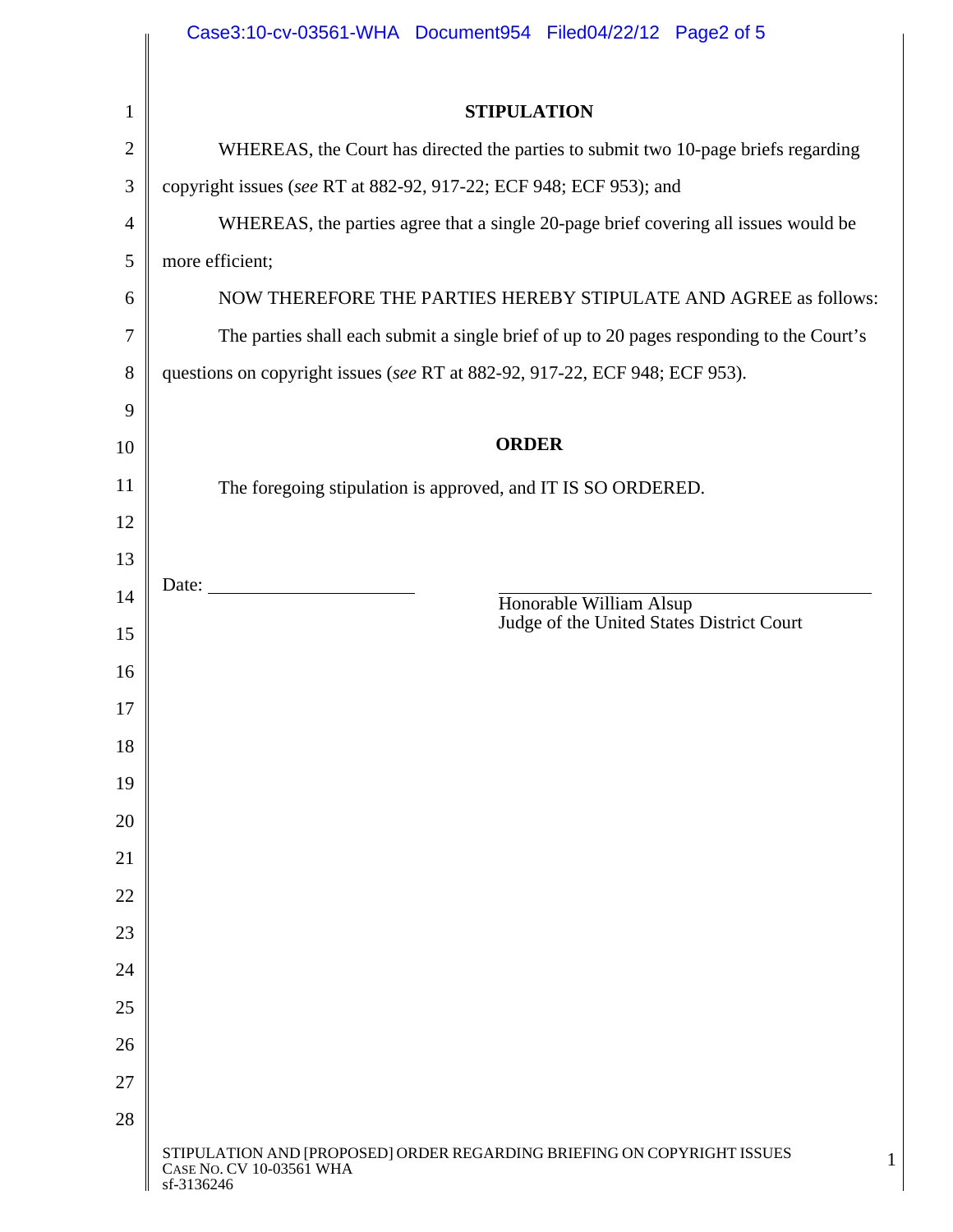|                     |                                        | Case3:10-cv-03561-WHA Document954 Filed04/22/12 Page3 of 5                                    |
|---------------------|----------------------------------------|-----------------------------------------------------------------------------------------------|
| $\mathbf{1}$        | Dated: April 22, 2012                  | <b>MORRISON &amp; FOERSTER LLP</b>                                                            |
| $\overline{2}$<br>3 |                                        | By: <i>S/ Daniel P. Muino</i><br>Daniel P. Muino                                              |
| 4                   |                                        | <b>MORRISON &amp; FOERSTER LLP</b>                                                            |
| 5                   |                                        | MICHAEL A. JACOBS (Bar No. 111664)<br>mjacobs@mofo.com                                        |
| 6                   |                                        | MARC DAVID PETERS (Bar No. 211725)<br>mdpeters@mofo.com                                       |
| 7                   |                                        | DANIEL P. MUINO (Bar No. 209624)<br>dmuino@mofo.com                                           |
| 8                   |                                        | 755 Page Mill Road<br>Palo Alto, CA 94304-1018                                                |
| 9                   |                                        | Telephone: (650) 813-5600<br>Facsimile: (650) 494-0792                                        |
| 10                  |                                        | <b>BOIES, SCHILLER &amp; FLEXNER LLP</b>                                                      |
| 11                  |                                        | DAVID BOIES (Admitted Pro Hac Vice)<br>dboies@bsfllp.com                                      |
| 12                  |                                        | 333 Main Street<br>Armonk, NY 10504                                                           |
| 13                  |                                        | Telephone: (914) 749-8200<br>Facsimile: (914) 749-8300<br>STEVEN C. HOLTZMAN (Bar No. 144177) |
| 14                  |                                        | sholtzman@bsfllp.com<br>1999 Harrison St., Suite 900                                          |
| 15                  |                                        | Oakland, CA 94612<br>Telephone: (510) 874-1000                                                |
| 16                  |                                        | Facsimile: (510) 874-1460                                                                     |
| 17                  |                                        | <b>ORACLE CORPORATION</b><br>DORIAN DALEY (Bar No. 129049)                                    |
| 18                  |                                        | dorian.daley@oracle.com<br>DEBORAH K. MILLER (Bar No. 95527)                                  |
| 19                  |                                        | deborah.miller@oracle.com<br>MATTHEW M. SARBORARIA (Bar No.                                   |
| 20                  |                                        | 211600)<br>matthew.sarboraria@oracle.com                                                      |
| 21                  |                                        | 500 Oracle Parkway<br>Redwood City, CA 94065                                                  |
| 22                  |                                        | Telephone: (650) 506-5200<br>Facsimile: (650) 506-7114                                        |
| 23                  |                                        | <b>Attorneys for Plaintiff</b>                                                                |
| 24                  |                                        | ORACLE AMERICA, INC.                                                                          |
| 25                  |                                        |                                                                                               |
| 26                  |                                        |                                                                                               |
| 27                  |                                        |                                                                                               |
| 28                  | CASE NO. CV 10-03561 WHA<br>sf-3136246 | STIPULATION AND [PROPOSED] ORDER REGARDING BRIEFING ON COPYRIGHT ISSUES<br>$\overline{2}$     |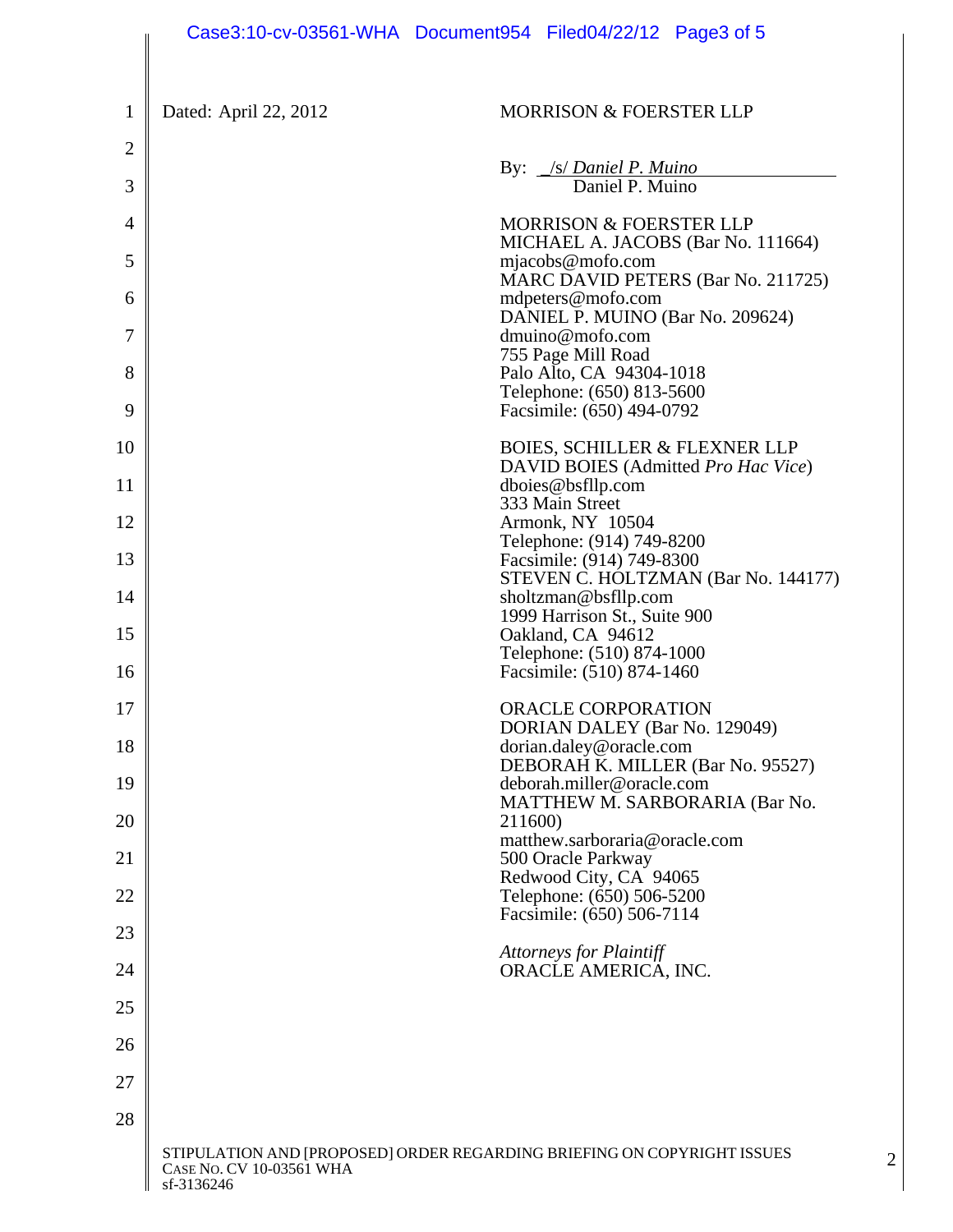|          |                                        | Case3:10-cv-03561-WHA Document954 Filed04/22/12 Page4 of 5                   |
|----------|----------------------------------------|------------------------------------------------------------------------------|
| 1        | Dated: April 22, 2012                  | <b>KEKER &amp; VAN NEST LLP</b>                                              |
| 2        |                                        | By: <i>S/ Michael Kwun</i>                                                   |
| 3        |                                        | Michael Kwun                                                                 |
| 4        |                                        | <b>KEKER &amp; VAN NEST LLP</b><br>ROBERT A. VAN NEST (SBN 84065)            |
| 5<br>6   |                                        | rvannest@kvn.com<br>CHRISTA M. ANDERSON (SBN184325)<br>canderson@kvn.com     |
| 7        |                                        | DANIEL PURCELL (SBN 191424)<br>dpurcell@kvn.com                              |
| 8        |                                        | 633 Battery Street<br>San Francisco, CA 94111                                |
| 9        |                                        | Telephone: (415) 391-5400<br>Facsimile: (415) 397-7188                       |
| 10       |                                        | <b>SCOTT T. WEINGAERTNER (Pro Hac Vice)</b><br>sweingaertner@kslaw.com       |
| 11       |                                        | <b>ROBERT F. PERRY</b>                                                       |
| 12       |                                        | rperry@kslaw.com<br><b>BRUCE W. BABER (Pro Hac Vice)</b>                     |
| 13       |                                        | bbaber@kslaw.com<br>1185 Avenue of the Americas                              |
| 14       |                                        | New York, NY 10036-4003<br>Telephone: (212) 556-2100                         |
| 15       |                                        | Facsimile: (212) 556-2222                                                    |
| 16       |                                        | DONALD F. ZIMMER, JR. (SBN 112279)<br>fzimmer@kslaw.com                      |
| 17       |                                        | CHERYL A. SABNIS (SBN 224323)<br>csabnis@kslaw.com                           |
| 18       |                                        | KING & SPALDING LLP<br>101 Second Street - Suite 2300                        |
|          |                                        | San Francisco, CA 94105                                                      |
| 19       |                                        | Telephone: (415) 318-1200<br>Facsimile: (415) 318-1300                       |
| 20<br>21 |                                        | <b>GREENBERG TRAURIG, LLP</b><br>IAN C. BALLON (SBN 141819)                  |
| 22       |                                        | ballon@gtlaw.com<br><b>HEATHER MEEKER (SBN 172148)</b>                       |
| 23       |                                        | meekerh@gtlaw.com<br>1900 University Avenue                                  |
| 24       |                                        | East Palo Alto, CA 94303<br>Telephone: (650) 328-8500                        |
| 25       |                                        | Facsimile: (650) 328-8508                                                    |
| 26       |                                        | <b>Attorneys for Defendant</b><br><b>GOOGLE INC.</b>                         |
| 27       |                                        |                                                                              |
| 28       |                                        |                                                                              |
|          | CASE NO. CV 10-03561 WHA<br>sf-3136246 | STIPULATION AND [PROPOSED] ORDER REGARDING BRIEFING ON COPYRIGHT ISSUES<br>3 |